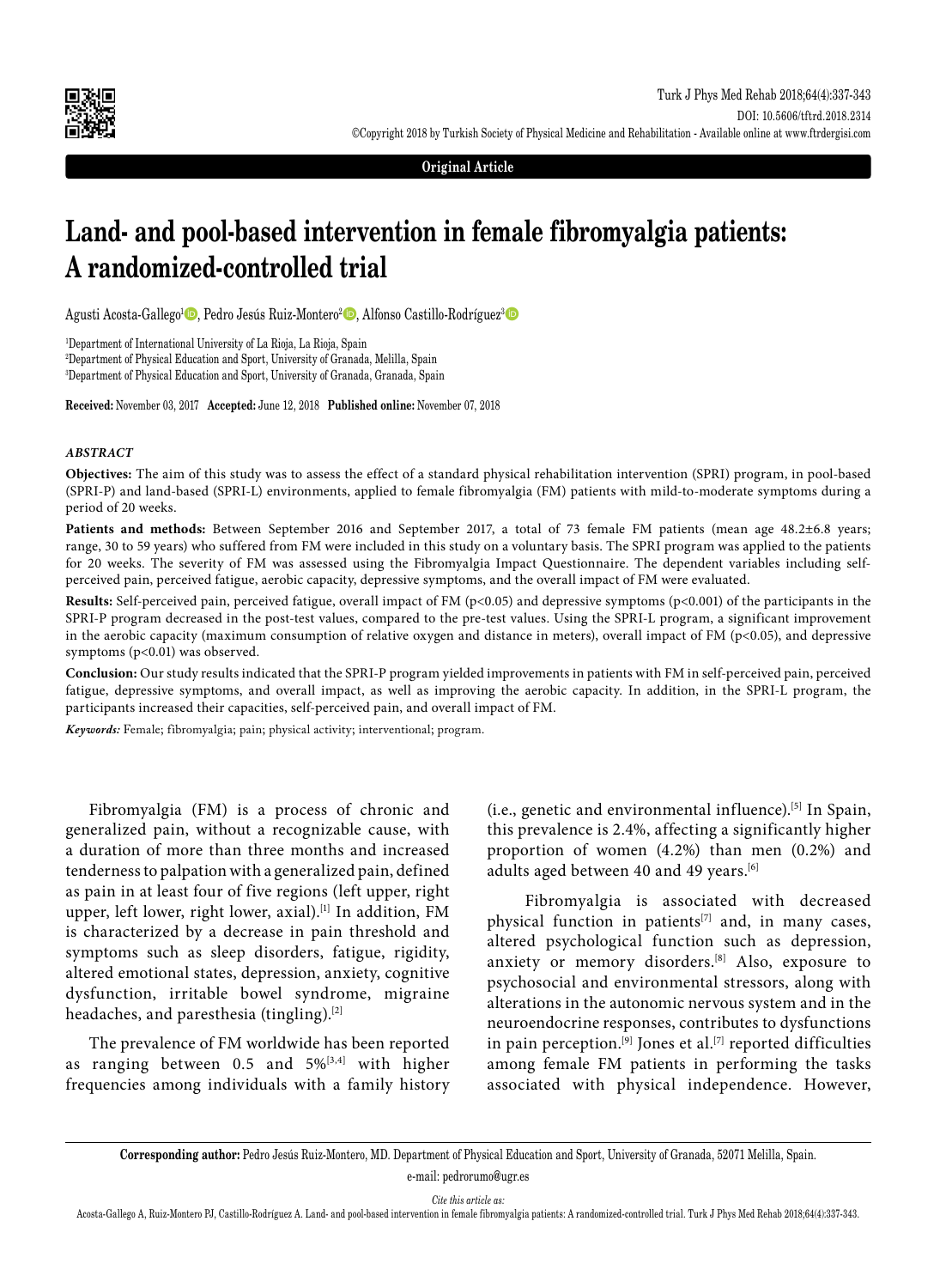a large number of FM interventional programs has been used as effective treatment modalities.<sup>[10]</sup> Health status, depressed mood or average pain intensity show significant changes with interventional programs through multimodal programs.[11] Regular physical exercise improves the functional capacity in FM patients. In addition, interventional programs with physical exercises are shown to help with the management of the disease.<sup>[12]</sup> Most of the studies on physical exercise and interventional programs in FM patients have focused on the aerobic capacity and/or muscular strength.<sup>[13]</sup> Aerobic exercise produces positive effects on FM patients,<sup>[14]</sup> while the strength exercise not always influence positively on FM symptoms.[13]

Furthermore, FM has a profound impact on the patient life, causing a decline in the quality of life, which negatively affects social and professional functions.[15] Many authors recognize the need of more research on this subject to gain a better understanding of the true physiopathology of FM.[5,16] However, the constant pressure of the symptoms, typical for FM, changes the patient life habits as the severity and unpredictability of these symptoms make it difficult to adequately carry out work tasks or leisure time activities.

In the present study, we aimed to assess the effects (self-perceived pain, perceived fatigue, aerobic capacity, depressive symptoms and the overall impact of FM) of a standard physical rehabilitation intervention (SPRI) program, in pool-based (SPRI-P) and land-based (SPRI-L) environments, applied to female FM patients with mild-to-moderate symptoms of FM.

## **PATIENTS AND METHODS**

## **Participants**

In this randomized-controlled trial, a total of 181 FM patients were willing to participate on a voluntary basis between September 2016 and September 2017. After explaining the procedure, objectives, and the possible risks and benefits, 90 patients signed an informed consent form. Seventeen patients who did not fulfill the required ratio of attendance stipulated at 90% or else left the program due to personal reasons or a worsening physical state were excluded. Finally, a total of 73 female FM patients (mean age 48.2±6.8 years; range, 30 to 59 years) were included in this study. Figure 1 shows an overview of the patient in the study based on the randomized-control trial flow diagram.

The inclusion criteria were as follows: female sex, aged 30 to 59 years; having an accredited medical certificate with an established diagnosis of FM according to the American College of Rheumatology;<sup>[1]</sup>



**Figure 1.** Flow diagram for randomized control study.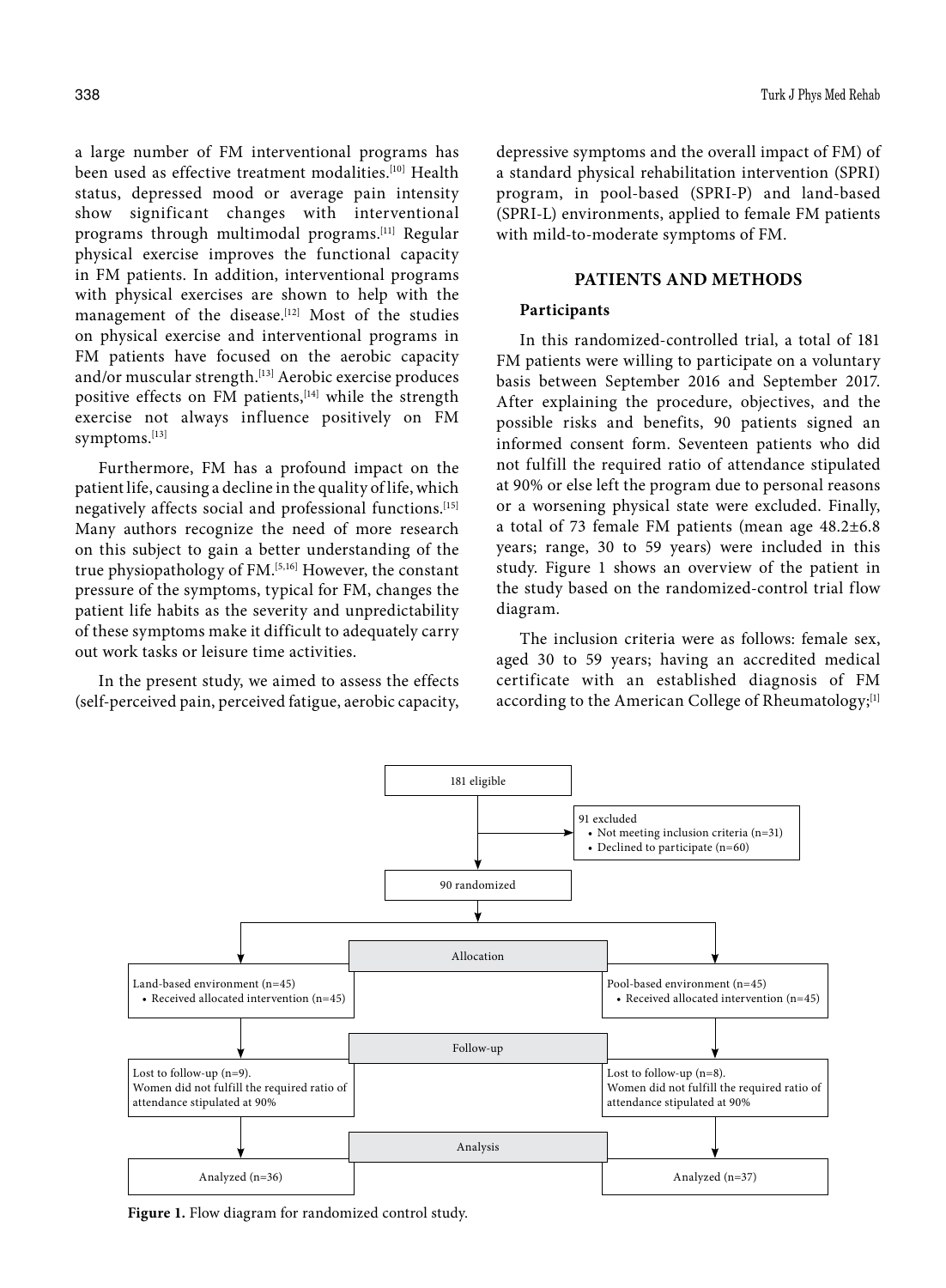experience a mild-to-moderate degree of impairment due to FM based on the Fibromyalgia Impact Questionnaire (FIQ)  $\langle 70 \rangle$ ;<sup>[17]</sup> and being capable of walking without aid. The exclusion criteria were as follows: having an unstable cardiovascular pathology or any other medical condition to impede physical exercise; having a history of fractures of the upper or lower members during the last three months; having a neuromuscular disease or ingestion of drugs which can affect the neuromuscular function.

#### **Instruments**

Semi-structured interview was used to collect socio-demographic, clinical and physical data.

Heart Rate Monitor (Polar RC3, Polar Pharma Inc., Hollola, Finland) was used to measure the heart rate (HR).

Scale and height rod (Tanita SC-330, Tanita Corporation, Tokyo, Japan) were used to measure weight and height of patient from which we calculated Body Mass Index (BMI).[18]

Visual Analog Scale (VAS) was used to measure the intensity of self-perceived pain by the patient.<sup>[19]</sup> This scale is 10 cm in length. One end corresponds to no pain (0), the other to maximum pain (10). Slight pain is considered to be VAS <3.3, moderate pain VAS 3.3-6.6, severe pain VAS 6.7-9.9, and unbearable pain VAS 10.

Six Minute Walk Test (6MWT) was used to measure the functional respiratory and aerobic capacity. It is the instrument best tolerated by patients,<sup>[20,21]</sup> recommended by the American College of Sports Medicine (ACSM):[22] VO2Max.= 0.2 mL/kg/min  $(distance) + 3.5$  mL/kg/min (time).

Hamilton Depression Scale (HAM-D) was used to measure depressive symptoms.[23] It is composed of 17 items. It mainly focuses on the somatic and behavioral aspects of depression, but also measures vegetative, cognitive and anxiety symptoms. The overall score is calculated by adding the scores of each item, and ranges between 0 and 54: very severe >23, severe 19-22, moderate 14-18, mild 8-13, and normal 0-7. Internal consistency showed an alpha coefficient of 0.89 for the total items of HAM-D.

The FIQ was used to measure the overall impact of FM. The reliability and validity of this scale have been performed by Rivera.<sup>[17]</sup> Internal consistency showed an alpha coefficient of 0.82 for the total items of FIQ. It is composed of 10 rating subscales scored between 0 and 10: functional impairment, overall well being (the number of days the patient felt well during the

previous week), missing working days (the days of work absence), and seven subscales using a 10-cm-long VAS, on which the patient rates work difficulty, pain, fatigue, morning tiredness, stiffness, anxiety, and depression. The total score ranges from 0 to 100, being a higher values indicate greater impact of the disorder.[17]

#### **Procedure**

This randomized-controlled trial protocol was approved by the Ethics Committee of the International University of Catalunya (Spain) and registered by ISRCTN Registry (registration number: ISRCTN17382522; http://doi.org/10.1186/ ISRCTN17382522). The study was conducted in accordance with the principles of the Declaration of Helsinki. A written informed consent was obtained from each participant.

Initially, an interview was applied to all patients, followed by questionnaires and a physical test. All physical-aerobic exercises were conducted on the same day. The random allocation sequence was generated by the investigators. The participants were assigned to either the treatment or control group using the sealed envelope method.

The characteristics of the SPRI program (in the pool-based and land-based environments) were created by physiotherapists and professionals in Sport Science and Physical Education. The recommendations of the ACSM for exercise testing and prescription were considered. The program duration was 20 weeks with two 50-min sessions each week.

The structure of the SPRI program was divided into four stages: *(i)* warm-up, *(ii)* main aerobic exercise, *(iii)* soft stretching, and *(iv)* relaxation. The content of each stage was similar in both environments, with the activities and exercises adapted to the particular environment. The first two sessions were not similar as the pool-based program started out with an adaptation phase where the patient became familiar with being in water and became conscious of her posture in this medium.

In the warm-up stage, each session began with a 10-min warm-up which consisted of activities based primarily on walking (slower or faster). The participants were asked to walk sideways or backwards, to change their pace, or to pass a ball between them while walking, etc. The main exercise was the most important part of the SPRI program, and consisted of a mix of activities based on aerobic exercise, proprioception, balance, and breathing. The principal of progressive load increase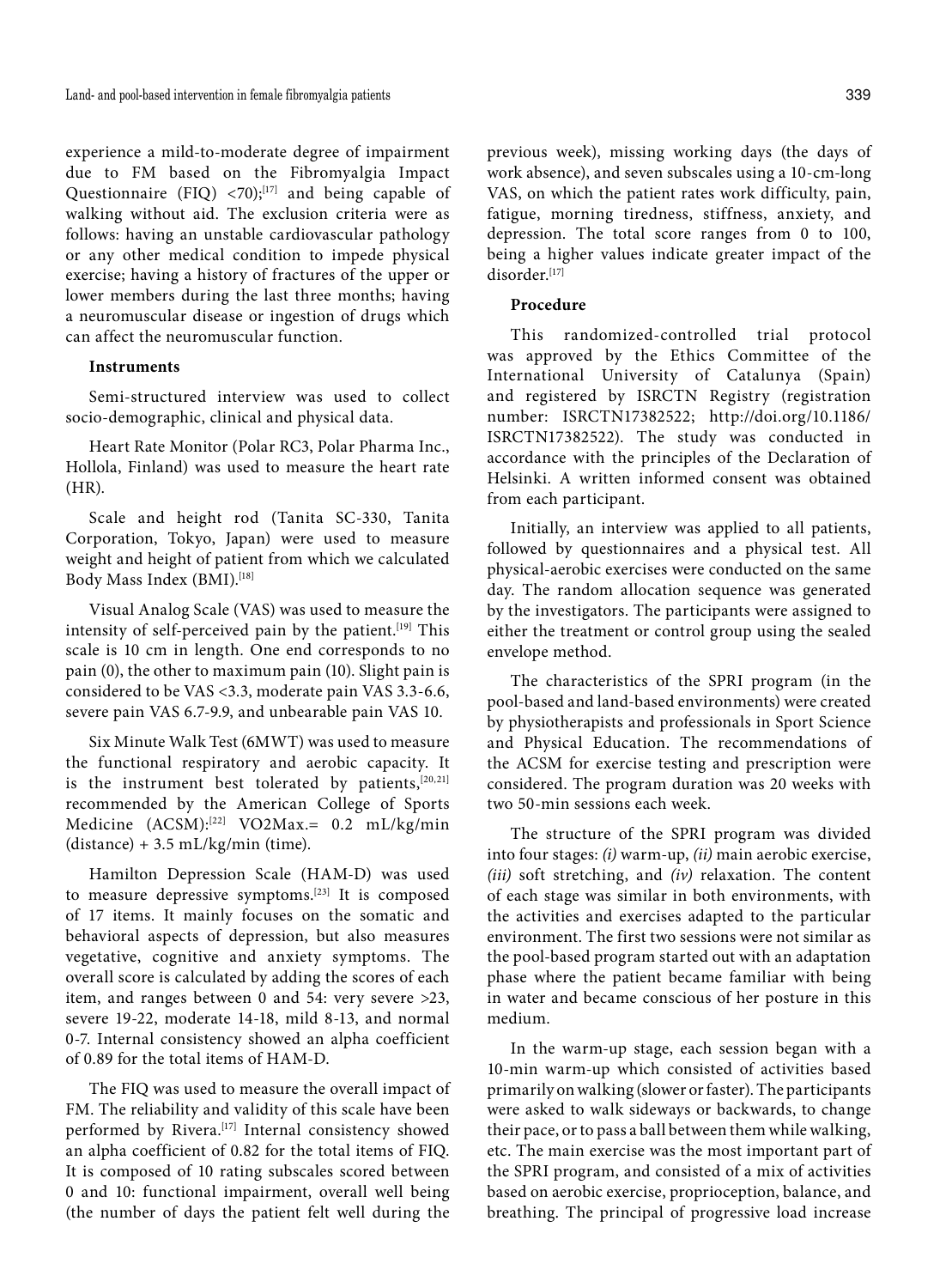was taken into consideration, and the patients never attained high intensity workloads. This period lasted approximately 25 min. Stretching and relaxation was carried out in the end of the exercise period and performed for 10 min, focusing on the muscles most used.

## **Statistical analysis**

Statistical analysis was performed using the IBM SPSS for Windows version 21.0 software (IBM Corp., Armonk, NY, USA). Normality of distribution was analyzed using the Kolmogorov-Smirnov test, showing a non-normal distribution of variables. Descriptive data were expressed in mean and standard deviation (SD). Coefficient Cronbach's alpha for all composite variables were lower than the acceptance reliability value of 0.80 ( $α=0.66$ ). The comparison of means with independent variables using the Mann-Whitney U test and the test for repeated measures using the Wilcoxon test (paired samples) were carried out. The dependent variables in this study were as follows: self-perceived pain, perceived fatigue, aerobic capacity, depressive symptoms, and overall impact of FM. The independent variables included SPIR in the pool-based environment and SPIR in the land-based environment. A specific statistical analysis was performed to calculate the sample size minimum needed for the analysis. Considering a statistical power of 80%, a type I error or alpha of 0.05 and effect size of 0.8 of all dependent variables, a minimum sample size of 52 subjects was needed. The sample size was calculated according to the recommendations reported in the study of Haijan-Telaki.[24] The magnitude of the differences between pre- and post-tests of active and control groups were calculated using the effect size.[25] This effect size was calculated using the formula  $d = (Mpost - Mpre)/$ SDpooled, where Mpost is the mean for the post-test and Mpre is the mean for the pre-test, and SDpooled is the pooled SD of the measurements. It has been recommended that effect size should be corrected for

the magnitude of the sample size of each study.[26] The effect size can be interpreted as small  $(0.2 < d < 0.5)$ , medium (0.5 < d < 0.8) or large (0.8 < d). A  $p$  value of less than 0.05 was considered statistically significant.

## **RESULTS**

Of a total of 73 patients with FM, the mean age was 48.2±6.8 (range, 30 to 59) years and the mean BMI was  $27.67\pm5.27$  kg/m<sup>2</sup>. Table 1 shows the sociodemographic and clinical characteristics of the patients included in the SPRI program. There was no significant difference in the demographic and clinical characteristics among the patients.

With regard to the dependent variables of the study, several differences were found between the preand post- tests of the SPRI-P and the SPRI-L groups (Table 2). For self-perceived pain, in the SPRI-P, there was a reduction in post-test values compared to pretest ( $p<0.01$ ). In the SPRI-L the scores were similar in the pre-test and the post-test. For perceived fatigue, there was also a reduction in post-test scores compared to pre-test (p<0.05), although no similar reduction was found in the SPRI-L. For the aerobic capacity, VO2, as well as distance achieved were measured. For both variables there was no improvement in the SPRI-P (p>0.05), while there was an increase in post-test scores in the SPRI-L for VO2, as well as for meters run (p<0.05). As far as depressive symptoms, there was a considerable improvement found in both programs (SPRI-P and SPRI-L) with reduced symptoms p<0.001). Finally, for overall impact of FM there was a reduction in the SPRI-P (p<0.05); however, in the SPRI-L the FIQ scores were higher, indicating an increase in the overall impact (p<0.01). According to the effect size, self-perceived pain and depressive symptoms in the SPRI-P were interpreted as medium, whereas the depressive symptoms in the SPRI-L were interpreted as medium.

**Table 1.** Demographic and anthropometric characteristics of participants (n=73)

|                            |                  | $SPRI-P$ (n=37) |           |                  | $SPRI-L$ (n=36) |               |       |
|----------------------------|------------------|-----------------|-----------|------------------|-----------------|---------------|-------|
| Variable                   | $Mean \pm SD$    | Mean            | Min-Max   | Mean±SD          | Mean            | Min-Max       | D     |
| Age (years)                | $58.05 \pm 6.58$ | 58              | 55-70     | $58.25 \pm 7.12$ | 58              | $55 - 70$     | 0.903 |
| Weight (kg)                | $70.73 \pm 15.4$ | 67.3            | 59.6-89.1 | $66.09 \pm 10.5$ | 65.1            | 58.1-83.9     | 0.137 |
| Height (cm)                | $158.0 \pm 5.39$ | 160             | 151-169   | $156.7 \pm 5.43$ | 159             | 150-169       | 0.337 |
| $BMI$ (kgm <sup>-2</sup> ) | $28.28 \pm 5.70$ | 27.2            | 23.4-35.1 | $27.03 + 4.79$   | 26.8            | $23.9 - 36.3$ | 0.312 |

SPRI-P: Standard Physical Rehabilitation Intervention program in the pool-based; SPRI-L: Standard Physical Rehabilitation Intervention program in the land-based; SD: Standard deviation; Min: Minimum; Max: Maximum; BMI: Body Mass Index; Mann-Whitney U test.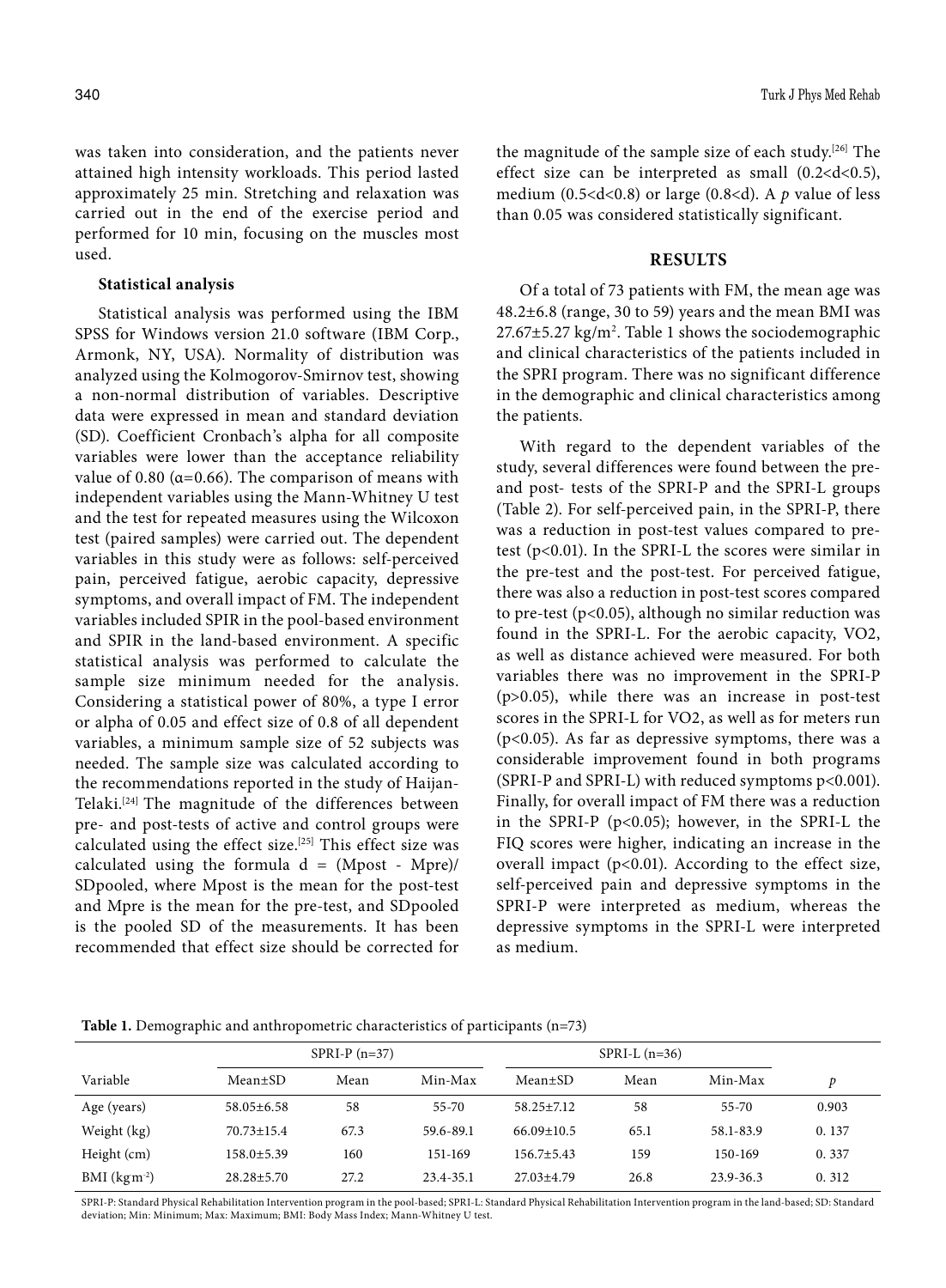| Land- and pool-based intervention in female fibromyalgia patients | 341 |
|-------------------------------------------------------------------|-----|
|-------------------------------------------------------------------|-----|

|                                                                                                                                                                                                                                                                                                                                                                      |                  |          | $SPRI-P(n=37)$               |                             |           |           |                |                 |                |          | $SPRI-L$ (n=36) |               |                |             |      |                |                 |
|----------------------------------------------------------------------------------------------------------------------------------------------------------------------------------------------------------------------------------------------------------------------------------------------------------------------------------------------------------------------|------------------|----------|------------------------------|-----------------------------|-----------|-----------|----------------|-----------------|----------------|----------|-----------------|---------------|----------------|-------------|------|----------------|-----------------|
|                                                                                                                                                                                                                                                                                                                                                                      |                  | Pre-test |                              |                             | Post-test |           |                |                 |                | Pre-test |                 |               | Post-test      |             |      |                |                 |
|                                                                                                                                                                                                                                                                                                                                                                      |                  |          | Mean±SD Mean Min-Max Mean±SD |                             | Mean      | Min-Max   | $\overline{a}$ | ES <sup>+</sup> | $Mean \pm SL$  | Mean     | Min-Max         | $Mean \pm SD$ | Mean           | Min-Max     | ರ    | $\overline{a}$ | ES <sup>+</sup> |
| Self-perceived pain (points) 6.7±1.8                                                                                                                                                                                                                                                                                                                                 |                  |          | $4 - 8$                      | $.7 + 2.$                   |           |           | $0.012*$       | 0.541           | $6.0 + 1.8$    |          |                 | $6.2 + 1.8$   |                | $4 - 8$     | 0.86 | 0.566          | 0.107           |
| Perceived fatigue (points)                                                                                                                                                                                                                                                                                                                                           | $8.2 + 1.4$      |          | $6 - 10$                     | 3±2.4                       |           | $5 - 10$  | $0.040*$       | 0.477           | $7.9 + 1.9$    |          | $5 - 10$        | $7.6 + 2.0$   |                | $5 - 10$    | 0.81 | 0.330          | 0.127           |
| $VO2$ (mL/kg/min)<br>Aerobic capacity.                                                                                                                                                                                                                                                                                                                               | $18.1 \pm 2.8$   | 20.4     | $15.7 - 24.3$                | $19.1 + 3.4$                | 20.8      | 15.9-28.5 | 0.072          | $-0.323$        | $19.2 \pm 1.9$ | 22.1     | $17.9 - 26.1$   | $19.8 + 2.3$  | 23.8           | 18.2-26.4   | 0.78 | $0.042*$       | $-0.311$        |
| Aerobic capacity.<br>6MW (meters)                                                                                                                                                                                                                                                                                                                                    | $439.4 \pm 83.2$ | 456      |                              | $384-541$ $469.1 \pm 101.3$ | 457       | 384-553   | 0.073          | $-0.320$        | 469.5±55.4     | 485      | 398-556         | 488.9±69.0    | 489            | $401 - 563$ | 0.54 | $0.042*$       | $-0.310$        |
| Depressive symptoms<br>(points)                                                                                                                                                                                                                                                                                                                                      | $25.2 \pm 6.2$   | 27       | $16 - 42$                    | $5 + 5.9$<br>$\overline{a}$ | 24        | $13 - 35$ | $0.001***$     | 0.603           | 24.9±7.9       | 26       | $17 - 44$       | $20.6 + 6.1$  | 23             | $12 - 44$   | 0.79 | $0.002**$      | 0.617           |
| Overall impact of FM<br>(points)                                                                                                                                                                                                                                                                                                                                     | $62.6 \pm 11.2$  | 65       | 31-84                        | $57.4 \pm 17.0$             | 62        | $33 - 83$ | $0.047*$       | 0.357           | 59.7±11.3      | 66       | $32 - 88$       | 65.5±18.5     | C <sub>3</sub> | $31 - 87$   | 0.66 | $0.016*$       | $-0.378$        |
| SPRI-P: Standard Physical Rehabilitation Intervention program in the pool-based; SPRI-L: Standard Dhysical Rehabilitation Intervention program in the land-based; SD: Standard deviation; Min: Minimum; Max: Maximum; ES: Effe<br>Cronbach's alpha; † Effects size statistics between pre- and post-test of the SPRI-P and SPRI-L, respectively; Mann-Whitney U test |                  |          |                              |                             |           |           |                |                 |                |          |                 |               |                |             |      |                |                 |

**Table 2.** Pre- and post-test values for SPIR participants

Table 2. Pre- and post-test values for SPIR participants

**DISCUSSION**

In the present study, we evaluated the effects (i.e., self-perceived pain, perceived fatigue, aerobic capacity, depressive symptoms and the overall impact of FM) of a SPRI in pool-based and land-based environments in women with FM.

A reduction in self-perceived pain was observed in post-test results consistent with other studies carried out in the pool-based environment with female patients suffering from FM,[27,28] which confirm that physical exercise programs conducted in this environment are beneficial for self-perceived pain in patients with similar characteristics. Nevertheless, in the SPRI-L group we observed a slight increase in the self-perceived pain (p>0.05). This is also consistent with similar studies conducted in a traditional landbased environment using aerobic exercise, strength building, and stretching in the same manner as in our study.<sup>[27,29]</sup> Cazzola et al.<sup>[30]</sup> showed that, when designing a physical exercise program for patients with FM, it was critical that the determination of workload does not aggravate self-perceived pain after exercise. In designing of the present physical-combined program, selected exercises were from low to moderate intensity. This proved to be adequate for the SPRI-P group, but not for the SPRI-L group.

The pool-based environment, with its characteristics of buoyancy (which reduces the effects of gravity), resistance of water (which reduces impact on joints, muscles and tendons), and the relaxing effect water has on muscles, prevent possible post-exercise pain and foster the benefits produced by the training session.<sup>[31]</sup> Along these lines, several studies have assessed the effects on pain for patients with FM in both environments, showing greater benefits attained in the pool-based group.[32]

This difference between the groups was also observed with perceived fatigue, namely, the poolbased group showed an improvement in scores. These results correspond with a study of female participants with FM in a 12-week pool-based aerobic exercise program.[33] However, despite the fact that the mildto-moderate intensity of the exercises was adequate in both environments, no improvement was found in the SPRI-L group, consistent with a previous study. $[14]$ 

In the present study, we found an increase in aerobic capacity in both groups (pool-based and land-based environments), although in the pool-based group these results were not significant. Previous studies have also shown similar significant improvements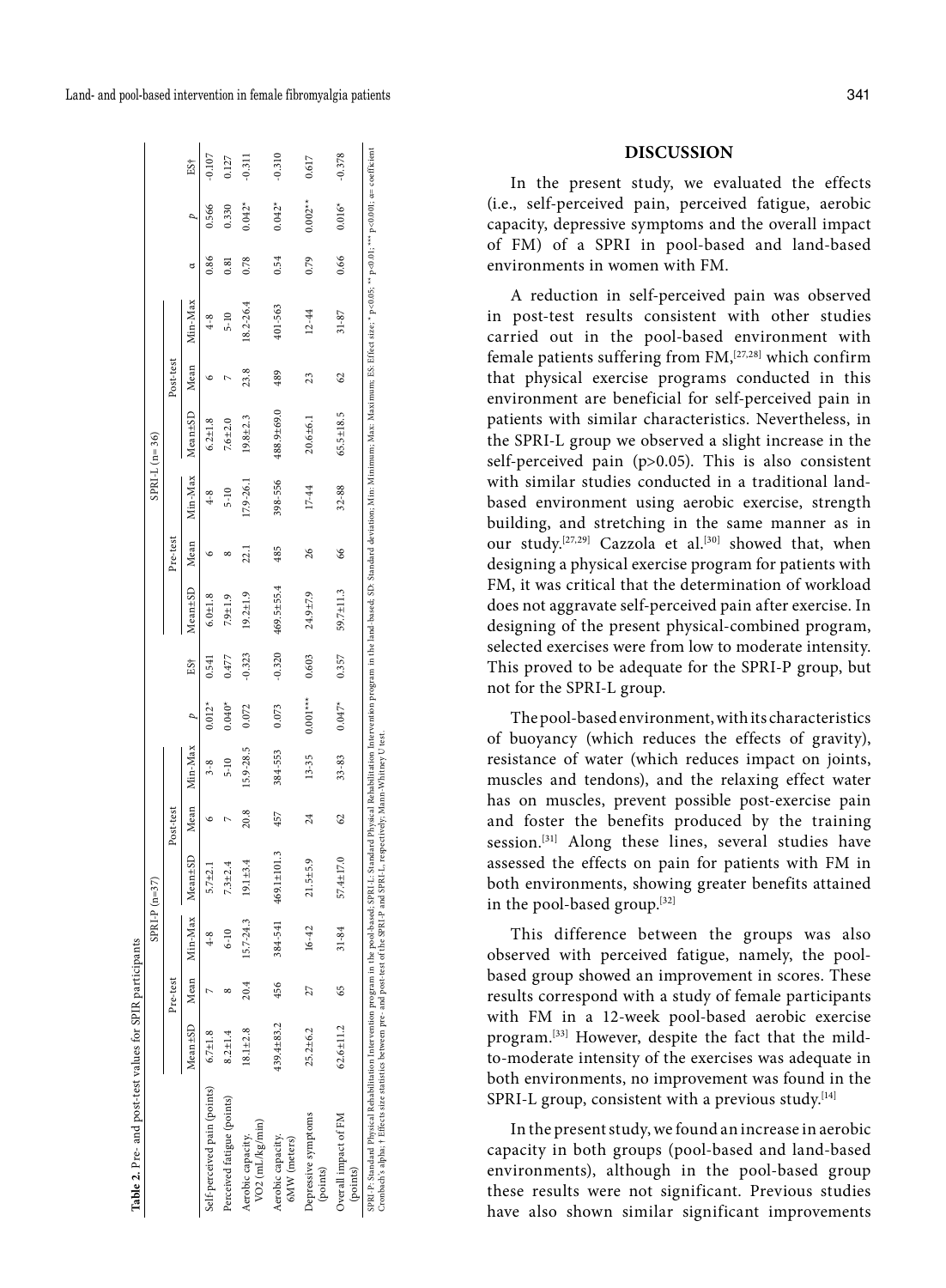in the aerobic capacity.[29,34] Although the period of intervention was shorter (five months) for our program, compared to the study of Tomas-Carus et al.[34] (eight months), we still found an improvement in the aerobic capacity. The benefits obtained in the aerobic capacity in the land-based environment may be related to physiological responses, given that the moderate exertion exercised in this environment presupposes greater oxygen consumption than for the pool-based environment.<sup>[34]</sup> Moreover, some studies have demonstrated an improvement in the aerobic capacity.[29,31,33] Based on these findings, it is possible to conclude that educational programs based on strategies for coping with FM symptoms should be implemented.

In our study, the results obtained for depressive symptoms showed an improvement in patients in both SPRI-P and SPRI-L groups, similar to previous findings reported in the literature.<sup>[32,33,35]</sup> Patients with FM tend to like working in the pool-based environment. This results in more active participation, which encourages a disconnection from daily problems and explains the reduction in depressive symptoms found in patients with FM.<sup>[36]</sup>

Finally, the FIQ is a widely used tool in studies of the effect of physical exercise programs on patients with FM. In our study, a reduction in the FIQ scores in the SPRI-P group was observed, consistent with the findings of López-Rodriguez et al.[37] whose programs of intervention were based on Biodanza and Tai Chi respectively. Previously, similar results were obtained with programs in the pool-based environment.<sup>[33]</sup> On the other hand, the increase seen in the FIQ scores in the SPRI-L group is consistent with a study of a 15-week program of sessions consisting of Nordic walking and stretching,<sup>[21]</sup> although other studies have shown a reduction in the FIQ.[37,38] These differences may be due to sampling differences. Specifically, the patients in our study showed high levels of perceived fatigue, a VO2max slightly below values indicating physical inactivity, and a BMI corresponding to overweight. In this context, the patients who participated in the SPRI-L group had an extra handicap. As the landbased environment implies a greater impact on the performance of physical exercise, it together with work overload due to being overweight and having a low aerobic capacity, might have caused an increase in the perceived pain. This, in turn, would result in less active participation which could explain the negative results found in our study in terms of the overall impact of FM on the SPRI-L group.

Nonetheless, there are some limitations to this study. First, the study included only female patients and, therefore, it is difficult to generalize the findings to the overall population. Second, our participants were volunteers, which could have affected the representativeness of the study sample. Therefore, this might have induced possible differences across the two groups.

In conclusion, our study results demonstrate that the SPRI program produces improvements in clinical manifestations in patients with FM with reduced physical symptoms (self-perceived pain, perceived fatigue) and increased functional capacity (aerobic capacity), as well as decreased associated symptoms (depressive). However, it must be taken into account that these improvements may vary according to the environment in which the program is performed (pool-based or land-based). Based on our study findings, we conclude that SPRI-P program is more effective, yielding a reduction in the overall impact of FM on these patients.

#### **Declaration of conflicting interests**

The authors declared no conflicts of interest with respect to the authorship and/or publication of this article.

## **Funding**

The authors received no financial support for the research and/or authorship of this article.

#### **REFERENCES**

- 1. Wolfe F, Smythe HA, Yunus MB, Bennett RM, Bombardier C, Goldenberg DL, et al. The American College of Rheumatology 1990 Criteria for the Classification of Fibromyalgia. Report of the Multicenter Criteria Committee. Arthritis Rheum 1990;33:160-72.
- 2. Arnold LM, Clauw DJ, McCarberg BH. Improving the recognition and diagnosis of fibromyalgia. Mayo Clin Proc 2011;86:457-64.
- 3. Neumann L, Buskila D. Epidemiology of fibromyalgia. Curr Pain Headache Rep 2003;7:362-8.
- 4. White KP, Harth M. Classification, epidemiology, and natural history of fibromyalgia. Curr Pain Headache Rep 2001;5:320-9.
- 5. Chakrabarty S, Zoorob R. Fibromyalgia. Am Fam Physician 2007;76:247-54.
- 6. Mas AJ, Carmona L, Valverde M, Ribas B. Prevalence and impact of fibromyalgia on function and quality of life in individuals from the general population: results from a nationwide study in Spain. Clin Exp Rheumatol 2008;26:519-26.
- 7. Jones J, Rutledge DN, Jones KD, Matallana L, Rooks DS. Self-assessed physical function levels of women with fibromyalgia: a national survey. Womens Health Issues 2008;18:406-12.